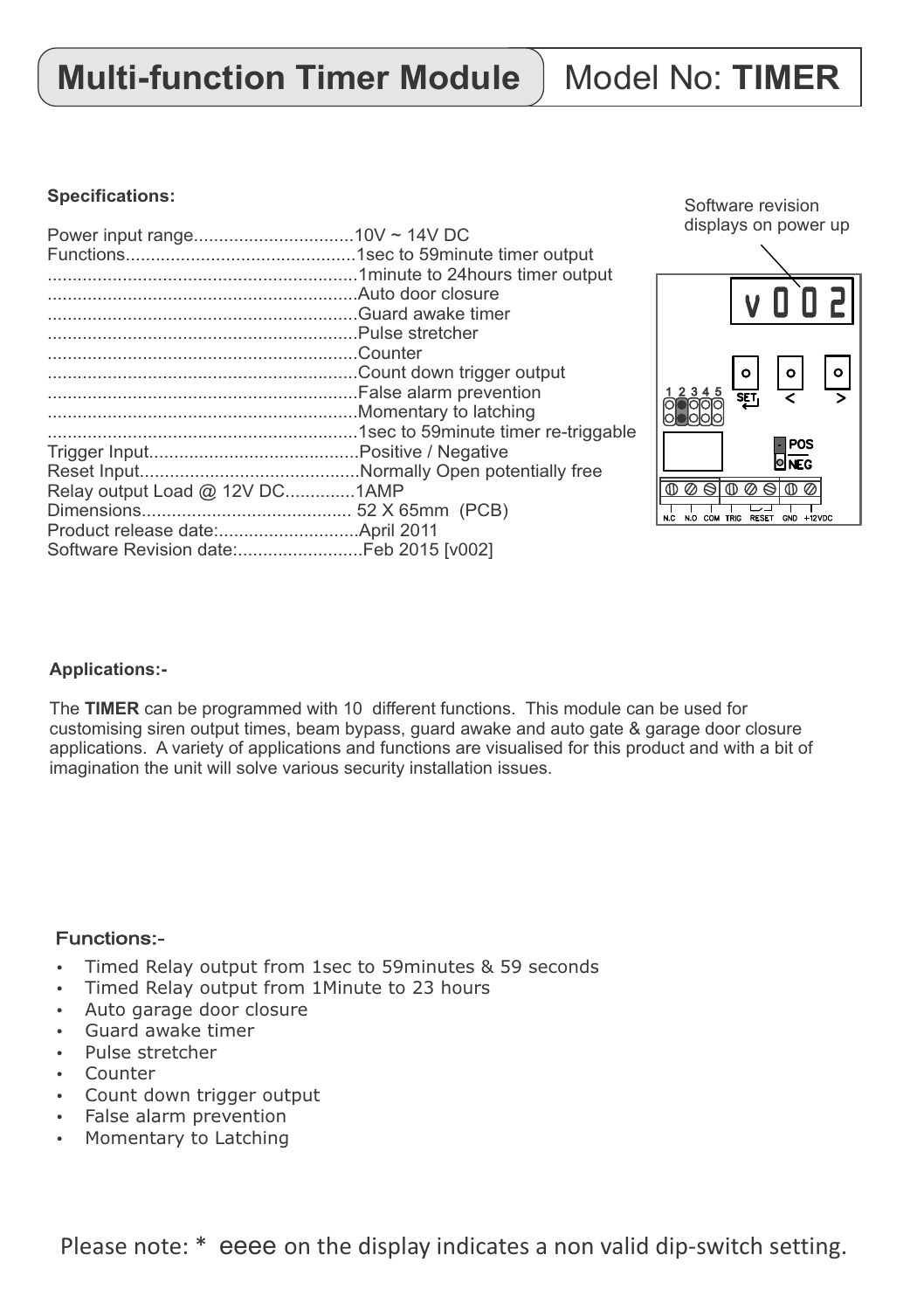

## **Not - Re-triggable**

Once the unit is triggered with either a NEG/POS on the TRIG input it will Switch the Relay for the Set time. The Max time you can set is: 59 Minutes : 59 Seconds.

<u>F---1</u>

At any time the Relay can be switched off by triggering the RESET input.

#### **Programming :**

- 1. Select JUMPER1 = ON (all others off). The unit will Flash, F--1
- 2. Press the **SET** button.
- 3. Use the **<** (Down) & **>** (Up) Buttons to select the value you want to set.
- 4. Press the **SET** button to save the value.
- 5. Continue with step 2 4 until all the values are set.





#### **Not - Re-triggable**

Once the unit is triggered with either a NEG/POS on the TRIG input it will Switch the Relay for the Set time. The Max time you can set is: 23 Hours and 59 Seconds. At any time the Relay can be switched off by triggering the RESET input.

<u>F---2</u>

#### **Programming :**

- 1. Select JUMPER 2 = ON (all others off). The unit will Flash F--2
- 2. Press the **SET** button.
- 3. Use the **<** (Down) & **>** (Up) Buttons to select the value you want to set.
- 4. Press the **SET** button to save the value.
- 5. Continue with step 2 4 until all the values are set.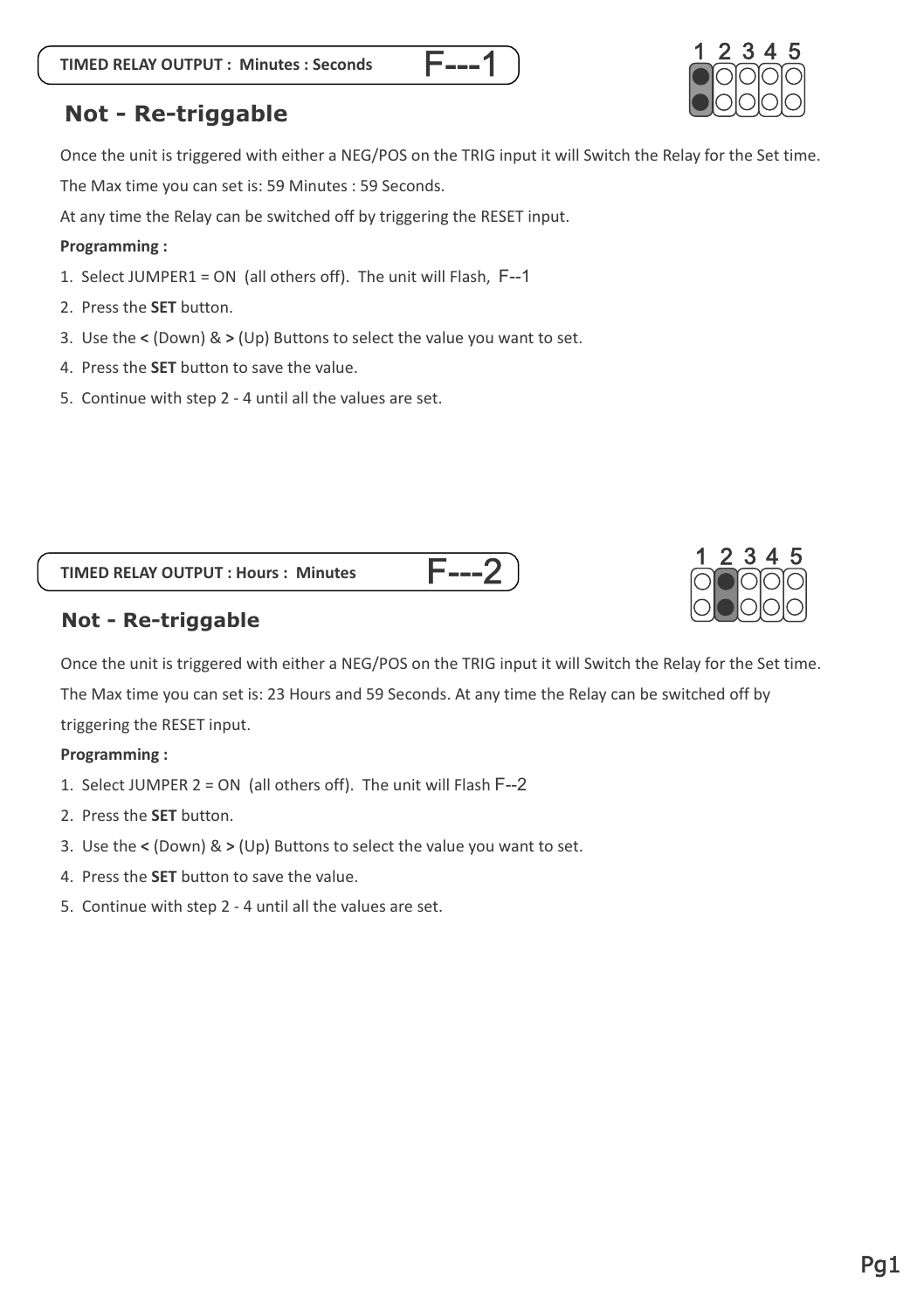## **AUTO GARAGE DOOR / GATE CLOSURE : Minutes : Seconds**

Once the gate or garage door is left open for longer than the

SET time, the unit will trigger the Relay for 1 second.

The Max time you can set is: 59 Minutes & 59 Seconds. 59:59

The unit automatically resets when the door closes.

**\* The RESET** Input is **disabled** in this function.

This function will only work with a POS trigger

### **Programming :**

- 1. Select **JUMPER 3 = ON** (all others off). The unit will Flash F--3
- 2. Press the **SET** button.
- 3. Use the **<** (Down) & **>** (Up) Buttons to select the value you want.
- 4. Press the **SET** button to save the value.
- 5. Continue with step 2 4 until all the values are set.







A Security guard will need to RESET the unit within the SET time in order to prevent the unit from triggering a "FAIL TO PATROL" output on its RELAY contact.

The RESET needs to be pressed and released in order to reset the timer back. This prevents anti-jamming of the

RESET input. The max time you can set is: 59 Minutes and 59 Seconds.

The unit will continue to re-trigger every time the counter gets to zero.

## **Programming :**

- 1. Select **JUMPER 4 = ON** (all others off). The unit will Flash F--4
- 2. Press the **SET** button.
- 3. Use the **<** (Down) & **>** (Up) Buttons to select the value you want to set.
- 4. Press the **SET** button to save the value.
- 5. Continue with step 2 4 until all the values are set.

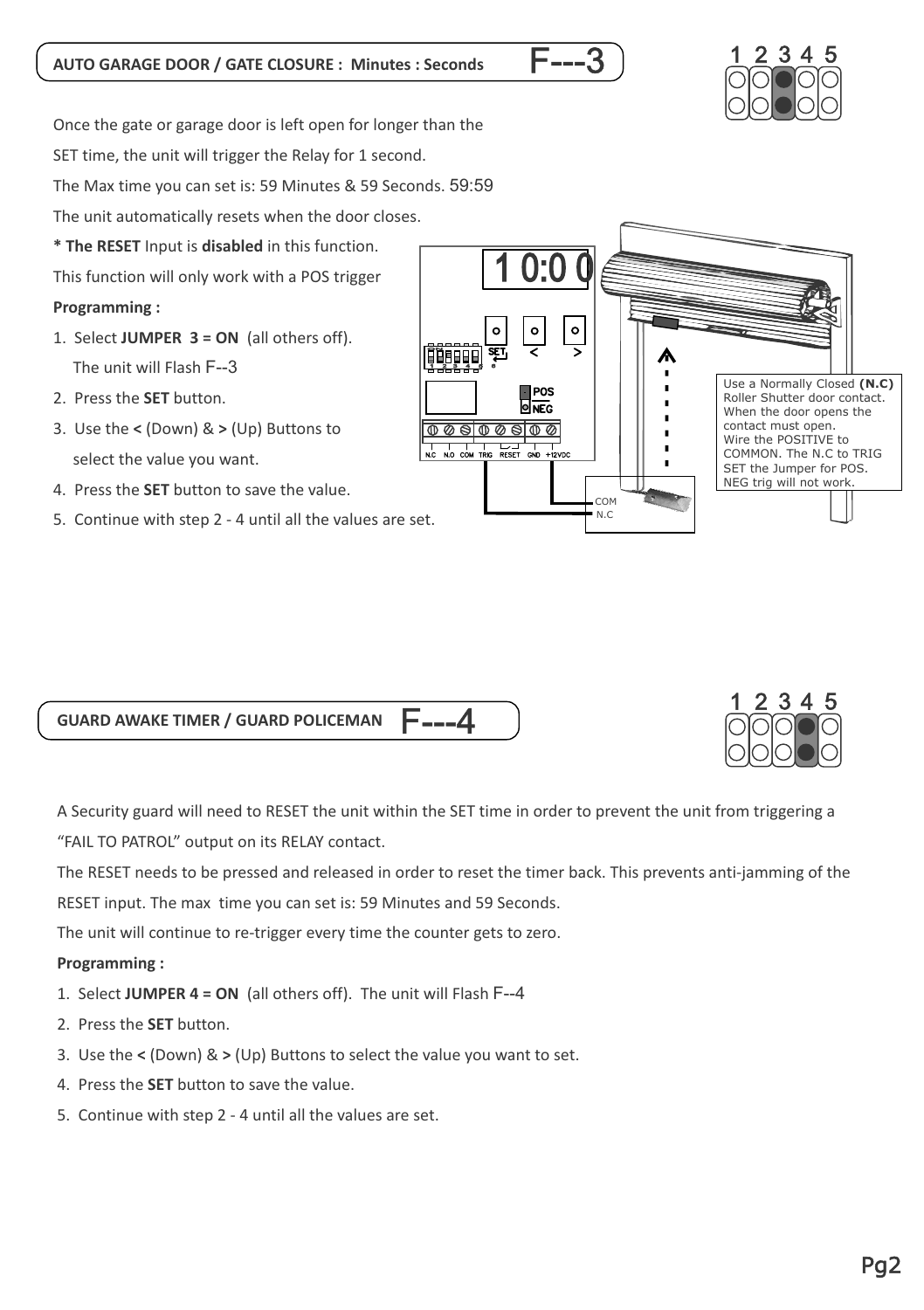#### **PULSE STRETCHER**

The unit can increase or stretch a very short trigger pulse to approx 2 Seconds.

Applications include connecting to Window Vibration sensor which trigger a very short pulse when triggered.

With this device you can connect the Vibration sensor to a Transmitter which requires a longer trigger input.

\* The RESET Input is disabled in this function.

#### **Programming :**

**COUNTER**

- 1. Select **JUMPER 5 = ON** (all others off). The unit will Flash F--5
- \* This function is factory set to output for 3 seconds when triggered and can not be changed.

**Applications:** This function can be used to count how many power failures occur from Eskom

in a month, or count how many times a door opens at a busy gate.

**Function:** The unit must be triggered with a POS trigger only. The unit will count from 0 to 9999

The RESET Input will reset the value back to 0

#### **Programming :**

- 1. Select **JUMPER 5 & 1 = ON** (all others off). The unit will Flash F--6
- \* This function is factory set and can not be changed.

#### **COUNT DOWN TRIGGER OUTPUT**

The unit can be triggered with a very short trigger either Pos/Neg.

The polarity must be selected by the user. The unit counts down the input pulses until it reaches zero.

When the count reaches zero, the relay will trigger for 1 second and then start again from the SET count value.

F---7

A RESET will restart the count at the programmed SET point.

#### **Programming :**

- 1. Select **JUMPER 5 & 2 = ON** (all others off). The unit will Flash F--7
- 2. Press the **SET** button.
- 3. Use the **<** (Down) & **>** (Up) Buttons to select the value you want to set. Max allowable limit is: 9999
- 4. Press the **SET** button to save the value.
- 5. Continue with step 2 4 until all the values are set.









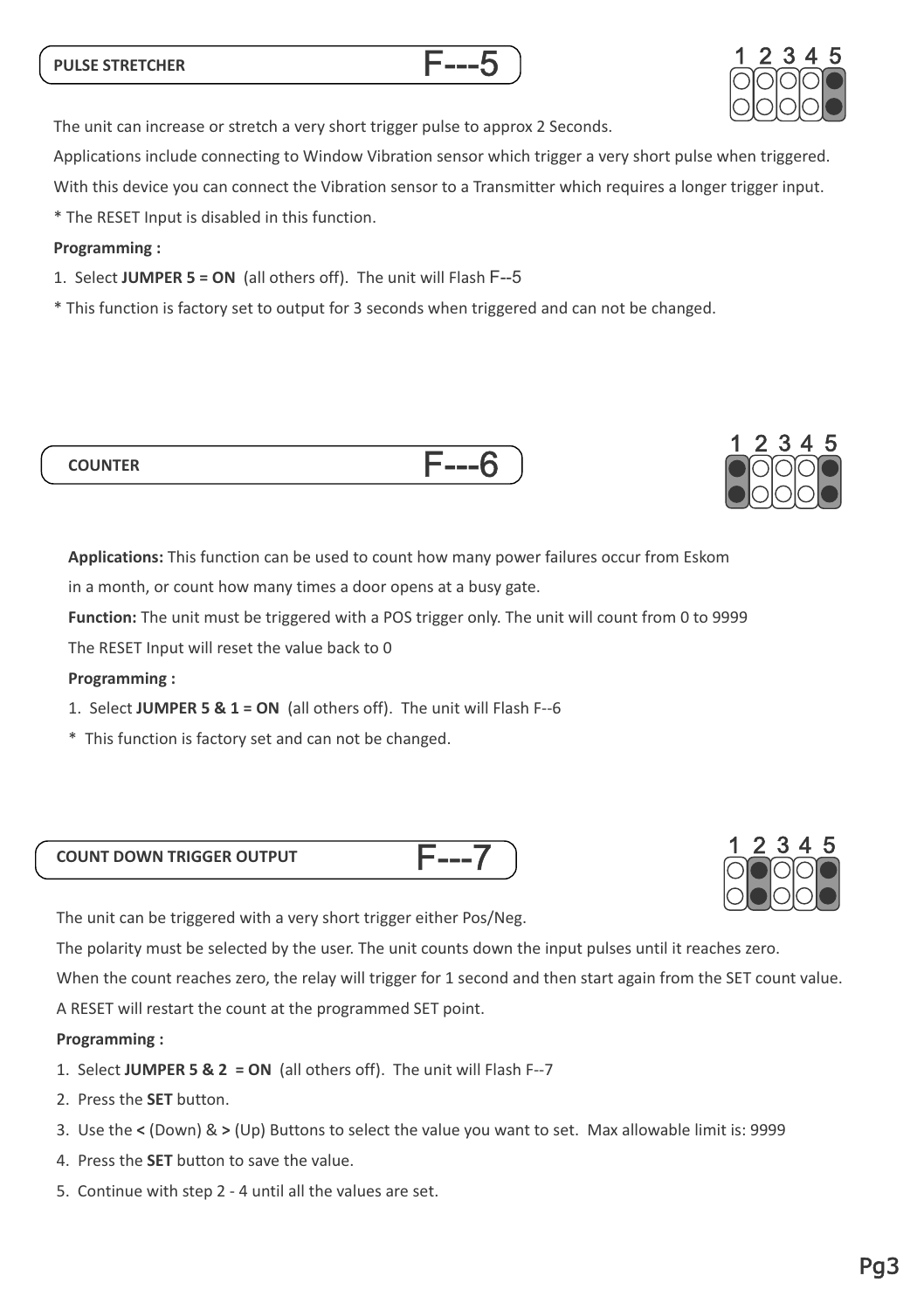Pg4

**Applications:** Retirement village Panic pack.

**Function:**  The unit must be triggered at least twice within a 5 seconds window period.

This will prevent false activations occurring as it forces the user to press the remote twice.

The Relay will trigger for 3 seconds.

#### **Programming :**

- 1. Select **DIP 5 & 3 = ON** (all others off). The unit will Flash F--8
- \* This function is factory set to output for 3 seconds when triggered and can not be changed.

#### **MOMENTARY TO LATCHING OUTPUT**

**Applications:** Used to convert a momentary output to a Latching.

**Function:** The unit can be triggered with a very short trigger either Pos/Neg.

The Relay will then Latch ON. If another momentary trigger occurs then

the Relay will Unlatch

#### **Programming :**

- 1. Select **JUMPER 5 & 4 = ON** (all others off). The unit will Flash F--9
- \* This function is factory set and can not be changed.

**TIMED RELAY OUTPUT (RE-TRIGGABLE) : Minutes : Seconds** F-10

## Re-triggable

Once the unit is triggered with either a NEG/POS on the TRIG input the Relay will Switch for the Set time. The Max time you can set is: 59 Minutes : 59 Seconds. If the TRIG input is re-triggered the time will reset and continue to count down. At any time the Relay can be switched off by triggering the RESET input.

#### **Programming :**

- 1. Select **JUMPER 1&2** = ON (all others off). The unit will Flash F-10
- 2. Press the **SET** button.
- 3. Use the **<** (Down) & **>** (Up) Buttons to select the value you want to set.
- 4. Press the **SET** button to save the value.
- 5. Continue with step 2 4 until all the values are set.

# <u>1 2 3 4 5</u>







F---9